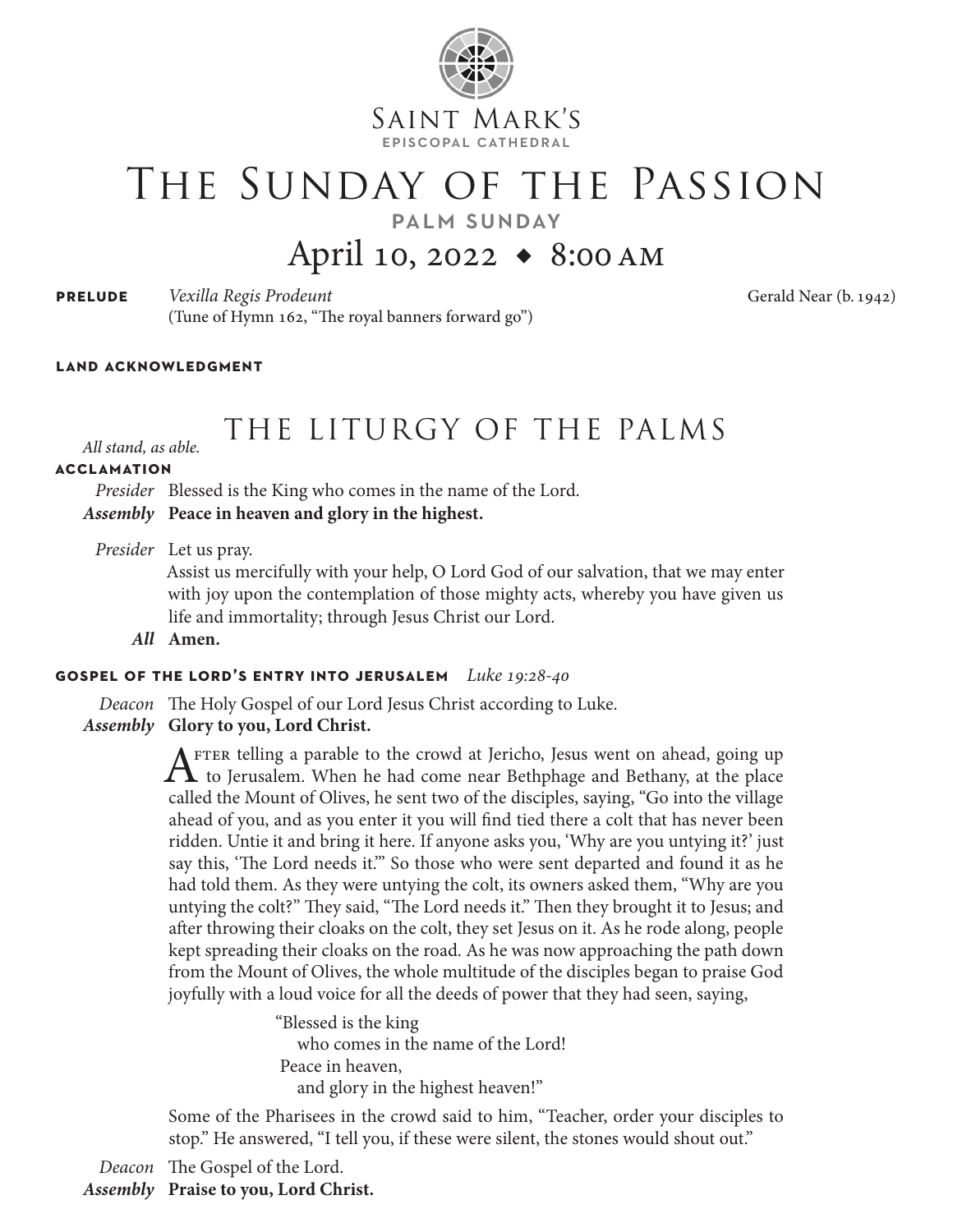#### **blessing of the palms** *All hold up their palm branches.*

*Presider* The Lord be with you.

*Assembly* **And also with you.**

*Presider* Let us give thanks to the Lord our God.

*Assembly* **It is right to give God thanks and praise.**

*Presider* It is right to praise you, Almighty God, for the acts of love by which you have redeemed us through your Son Jesus Christ our Lord. On this day he entered the holy city of Jerusalem in triumph, and was proclaimed as King of kings by those who spread their garments and branches of palm along his way. Let these branches be for us signs of his victory, and grant that we who bear them in his name may ever hail him as our King, and follow him in the way that leads to eternal life; who lives and reigns in glory with you and the Holy Spirit, now and for ever.

*All* **Amen**.

*Deacon* Let us go forth in peace.

*Assembly* **In the name of Christ. Amen.**

#### **hymn at the procession** *All glory, laud, and honor* (stanzas 1  $\&$  3) tune: *Valet will ich dir geben*



*The Hymnal 1982* #154; public domain.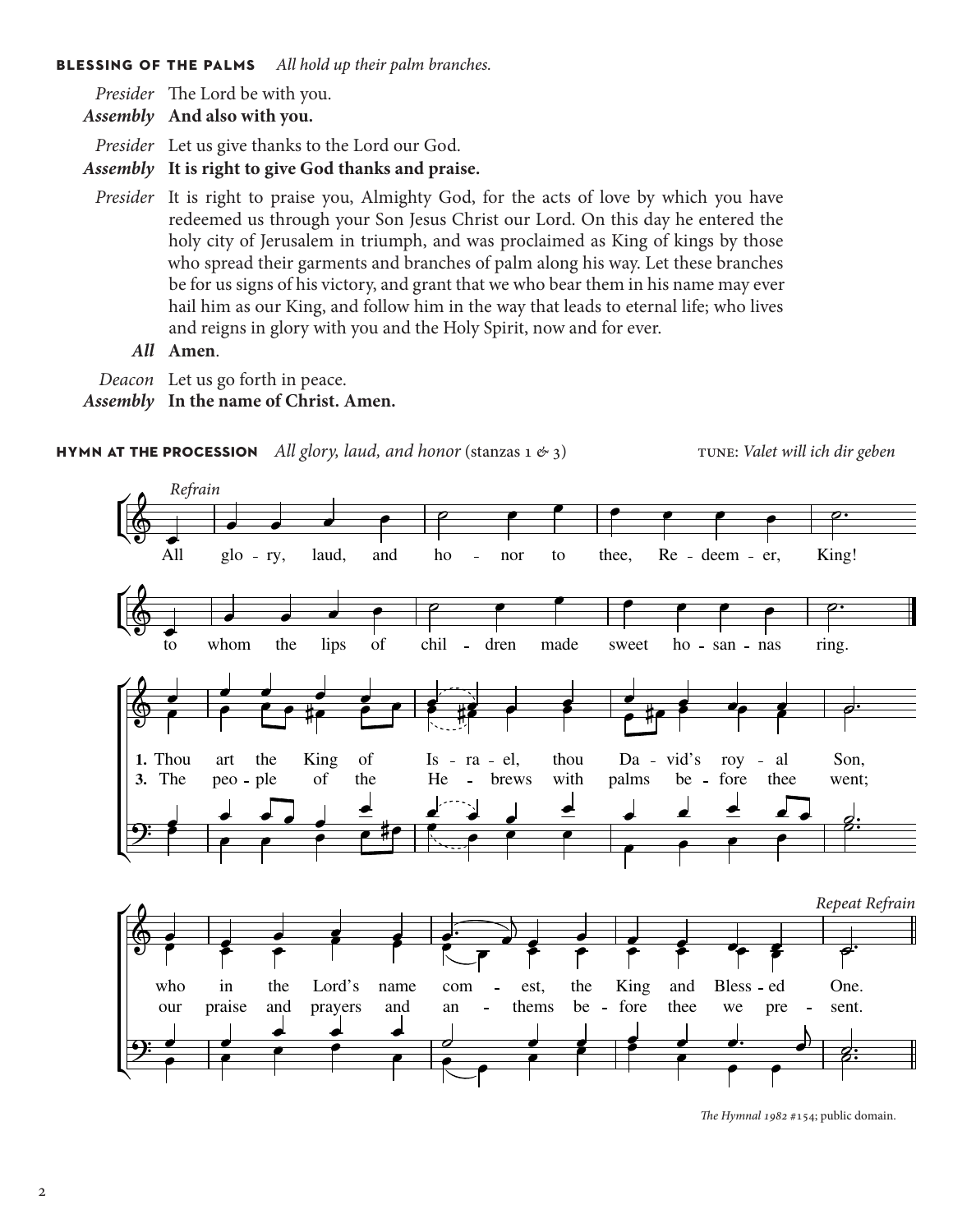#### **collect of the day**

*Presider* The Lord be with you.

### *Assembly* **And also with you.**

*Presider* Let us pray.

ALMIGHTY and everliving God, in your tender love for the human race you sent<br>
your Son our Savior Jesus Christ to take upon him our nature, and to suffer death upon the cross, giving us the example of his great humility: Mercifully grant that we may walk in the way of his suffering, and also share in his resurrection; through Jesus Christ our Lord, who lives and reigns with you and the Holy Spirit, one God, for ever and ever.

*All* **Amen.**

#### *Please be seated.*

**reading** *Isaiah 50:4-9a*

THE Lord God has given me  $\perp$  the tongue of a teacher,

that I may know how to sustain the weary with a word.

Morning by morning he wakens wakens my ear to listen as those who are taught.

The Lord Gop has opened my ear, and I was not rebellious, I did not turn backward.

I gave my back to those who struck me, and my cheeks to those who pulled out the beard;

*Reader* Hear what the Spirit is saying to God's people. *Assembly* **Thanks be to God.**

I did not hide my face from insult and spitting.

The Lord Gop helps me; therefore I have not been disgraced;

therefore I have set my face like flint, and I know that I shall not be put to shame; he who vindicates me is near.

Who will contend with me? Let us stand up together.

Who are my adversaries? Let them confront me.

It is the Lord God who helps me; who will declare me guilty?

| <b>PSALM</b> | Psalm 31:9-16 $\bullet$ read by all in unison |
|--------------|-----------------------------------------------|
|              | In te, Domine, speravi                        |

Have mercy on me, O LORD, for I am in trouble; \*<br>my eye is consumed with sorrow, and also my throat and my belly.

For my life is wasted with grief,

and my years with sighing; \*

 my strength fails me because of affliction, and my bones are consumed.

I have become a reproach to all my enemies and even to my neighbors,

a dismay to those of my acquaintance; \* when they see me in the street they avoid me.

I am forgotten like a dead man, out of mind; \* I am as useless as a broken pot.

For I have heard the whispering of the crowd; fear is all around; \*

 they put their heads together against me; they plot to take my life.

But as for me, I have trusted in you, O LORD.  $*$ I have said, "You are my God.

My times are in your hand; \* rescue me from the hand of my enemies, and from those who persecute me.

Make your face to shine upon your servant, \* and in your loving-kindness save me." *◆*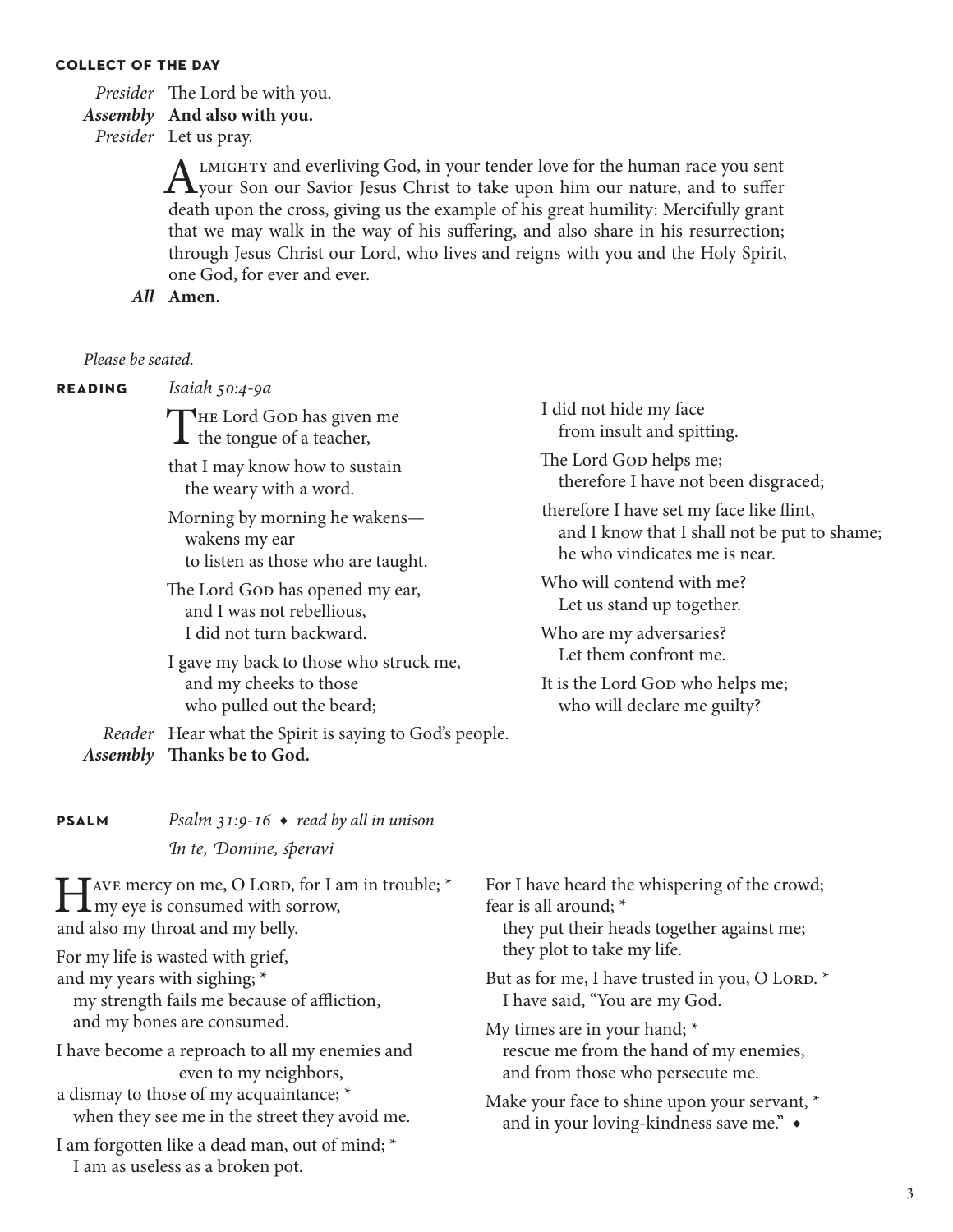**reading** *Philippians 2:5-11*

LET the same mind be in you that was in Christ Jesus,

who, though he was in the form of God, did not regard equality with God as something to be exploited,

but emptied himself, taking the form of a slave, being born in human likeness.

And being found in human form, he humbled himself and became obedient to the point of death even death on a cross.

Therefore God also highly exalted him and gave him the name that is above every name,

so that at the name of Jesus every knee should bend, in heaven and on earth and under the earth,

and every tongue should confess that Jesus Christ is Lord, to the glory of God the Father.

*Reader* Hear what the Spirit is saying to God's people. *Assembly* **Thanks be to God.**

## THE PASSION OF OUR LORD JESUS CHRIST ACCORDING TO LUKE

*All are seated. The customary responses before and after the Gospel are omitted. Luke 23:1-49*

THE assembly of the elders of the people rose as a body and brought Jesus before<br>Pilate. They began to accuse him, saying, "We found this man perverting our<br>matical formula is a probably proposed as in the binary limit nation, forbidding us to pay taxes to the emperor, and saying that he himself is the Messiah, a king." Then Pilate asked him, "Are you the king of the Jews?" He answered, "You say so." Then Pilate said to the chief priests and the crowds, "I find no basis for an accusation against this man." But they were insistent and said, "He stirs up the people by teaching throughout all Judea, from Galilee where he began even to this place."

 When Pilate heard this, he asked whether the man was a Galilean. And when he learned that he was under Herod's jurisdiction, he sent him off to Herod, who was himself in Jerusalem at that time. When Herod saw Jesus, he was very glad, for he had been wanting to see him for a long time, because he had heard about him and was hoping to see him perform some sign. He questioned him at some length, but Jesus gave him no answer. The chief priests and the scribes stood by, vehemently accusing him. Even Herod with his soldiers treated him with contempt and mocked him; then he put an elegant robe on him, and sent him back to Pilate. That same day Herod and Pilate became friends with each other; before this they had been enemies.

Pilate then called together the chief priests, the leaders, and the people, and said to them, "You brought me this man as one who was perverting the people; and here I have examined him in your presence and have not found this man guilty of any of your charges against him. Neither has Herod, for he sent him back to us. Indeed, he has done nothing to deserve death. I will therefore have him flogged and release him."

Then they all shouted out together,

#### *All cry out:* **"Away with this fellow! Release Barabbas for us!"**

(This was a man who had been put in prison for an insurrection that had taken place in the city, and for murder.) Pilate, wanting to release Jesus, addressed them again; but they kept shouting,

#### *All cry out:* **"Crucify, crucify him!"**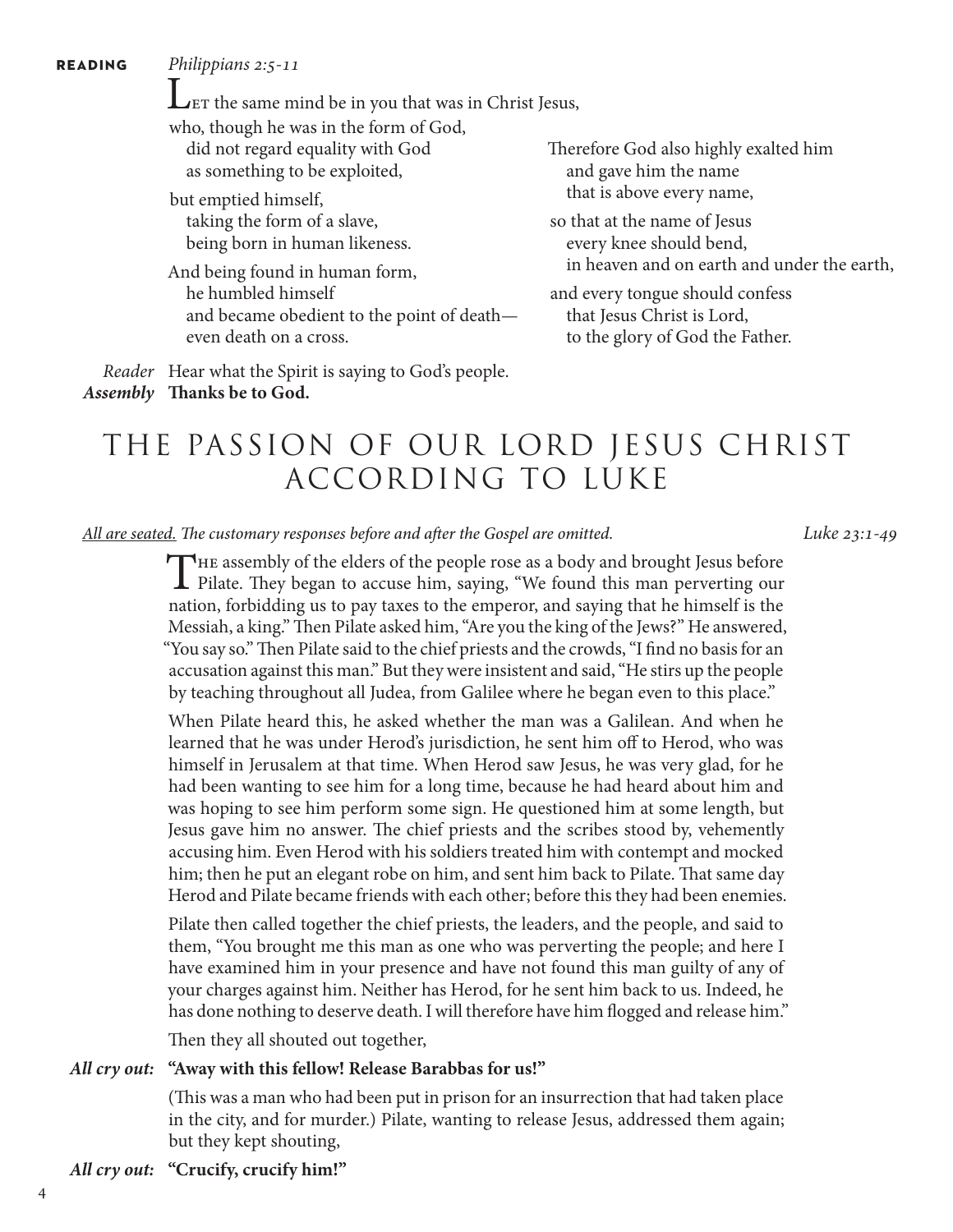A third time he said to them, "Why, what evil has he done? I have found in him no ground for the sentence of death; I will therefore have him flogged and then release him." But they kept urgently demanding with loud shouts that he should be crucified; and their voices prevailed. So Pilate gave his verdict that their demand should be granted. He released the man they asked for, the one who had been put in prison for insurrection and murder, and he handed Jesus over as they wished.

As they led him away, they seized a man, Simon of Cyrene, who was coming from the country, and they laid the cross on him, and made him carry it behind Jesus. A great number of the people followed him, and among them were women who were beating their breasts and wailing for him. But Jesus turned to them and said, "Daughters of Jerusalem, do not weep for me, but weep for yourselves and for your children. For the days are surely coming when they will say, 'Blessed are the barren, and the wombs that never bore, and the breasts that never nursed.' Then they will begin to say to the mountains, 'Fall on us'; and to the hills, 'Cover us.' For if they do this when the wood is green, what will happen when it is dry?"

 Two others also, who were criminals, were led away to be put to death with him. When they came to the place that is called The Skull, they crucified Jesus there with the criminals, one on his right and one on his left.

#### *All rise as able.*

 Then Jesus said, "Father, forgive them; for they do not know what they are doing." And they cast lots to divide his clothing. And the people stood by, watching; but the leaders scoffed at him, saying, "He saved others; let him save himself if he is the Messiah of God, his chosen one!" The soldiers also mocked him, coming up and offering him sour wine, and saying, "If you are the King of the Jews, save yourself!" There was also an inscription over him, "This is the King of the Jews."

 One of the criminals who were hanged there kept deriding him and saying, "Are you not the Messiah? Save yourself and us!" But the other rebuked him, saying, "Do you not fear God, since you are under the same sentence of condemnation? And we indeed have been condemned justly, for we are getting what we deserve for our deeds, but this man has done nothing wrong." Then he said, "Jesus, remember me when you come into your kingdom." He replied, "Truly I tell you, today you will be with me in Paradise."

 It was now about noon, and darkness came over the whole land until three in the afternoon, while the sun's light failed; and the curtain of the temple was torn in two. Then Jesus, crying with a loud voice, said, "Father, into your hands I commend my spirit." Having said this, he breathed his last.

### *All kneel as able. A deep bow is also appropriate. Silence is kept.*

### *All stand, as able, when the Presider stands, and remain standing until the conclusion.*

When the centurion saw what had taken place, he praised God and said, "Certainly this man was innocent." And when all the crowds who had gathered there for this spectacle saw what had taken place, they returned home, beating their breasts. But all his acquaintances, including the women who had followed him from Galilee, stood at a distance, watching these things. *◆*

*The customary responses before and after the Gospel are omitted.*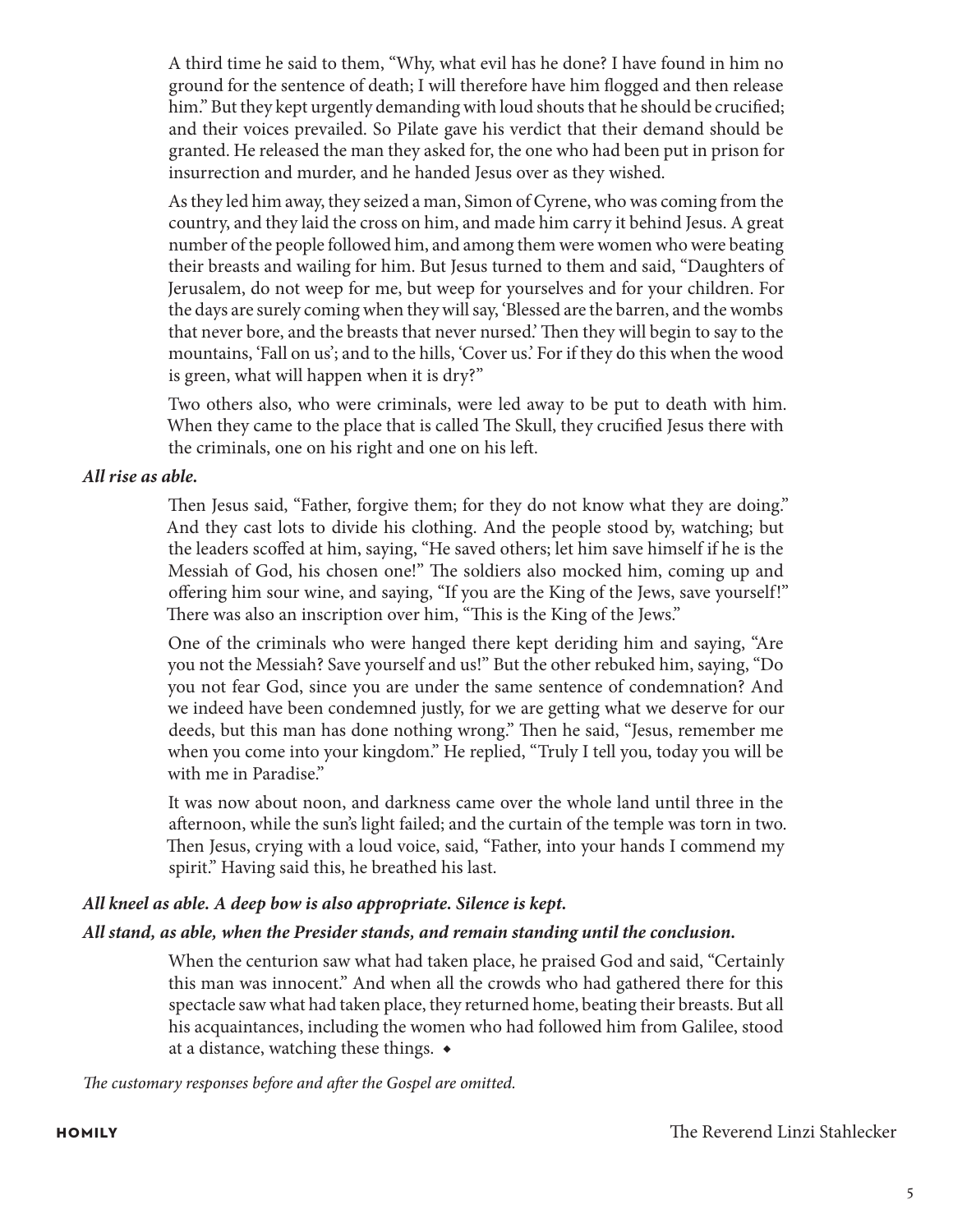#### **prayers of the people** *After each petition:*

*Intercessor* Lord, in your mercy.

*Assembly* **Hear our prayer.**

*The Presider concludes the prayers with a collect. All respond:* **Amen.**

#### **the peace**

*Presider* The peace of the Lord be always with you. *Assembly* **And also with you.**

*All greet one another in the name of the Lord, respecting others' desires for distance to be maintained.*

## THE LITURGY OF THE TABLE

*All stand, as able.* 

**the great thanksgiving** *Eucharistic Prayer A The Book of Common Prayer,* p. 361

*Presider* The Lord be with you.

*Assembly* **And also with you.**

*Presider* Lift up your hearts.

*Assembly* **We lift them to the Lord.**

*Presider* Let us give thanks to the Lord our God.

*Assembly* **It is right to give God thanks and praise.**

- *Presider* It is right, and a good and joyful thing, always and everywhere to give thanks to you, Father Almighty, Creator of heaven and earth, through Jesus Christ our Lord. For our sins he was lifted high upon the cross, that he might draw the whole world to himself; and, by his suffering and death, he became the source of eternal salvation for all who put their trust in him. Therefore we praise you, joining our voices with Angels and Archangels and with all the company of heaven, who for ever sing this hymn to proclaim the glory of your Name:
	- *All* **Holy, holy holy Lord, God of power and might, heaven and earth are full of your glory. Hosanna in the highest. Blessed is the one who comes in the name of the Lord. Hosanna in the highest.**
- *Presider* Holy and gracious Father: In your infinite love you made us for yourself; and, when we had fallen into sin and become subject to evil and death, you, in your mercy, sent Jesus Christ, your only and eternal Son, to share our human nature, to live and die as one of us, to reconcile us to you, the God and Father of all. He stretched out his arms upon the cross, and offered himself, in obedience to your will, a perfect sacrifice for the whole world.

 On the night he was handed over to suffering and death, our Lord Jesus Christ took bread; and when he had given thanks to you, he broke it, and gave it to his disciples, and said, "Take, eat: This is my Body, which is given for you. Do this for the remembrance of me."

 After supper he took the cup of wine; and when he had given thanks, he gave it to them, and said, "Drink this, all of you: This is my Blood of the new Covenant, which is shed for you and for many for the forgiveness of sins. Whenever you drink it, do this for the remembrance of me."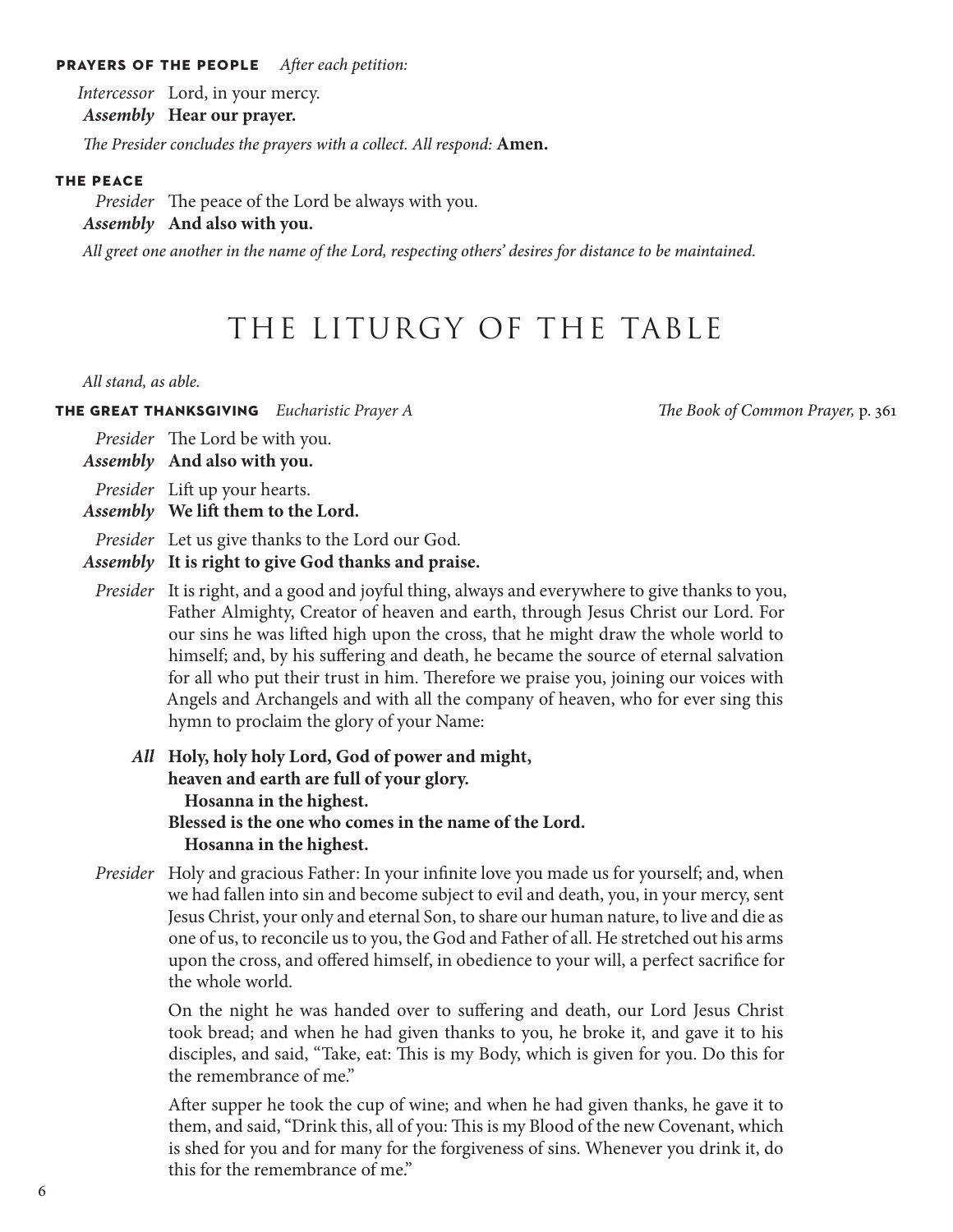*Presider* Therefore we proclaim the mystery of faith:

### *All* **Christ has died. Christ is risen. Christ will come again.**

*Presider* We celebrate the memorial of our redemption, O Father, in this sacrifice of praise and thanksgiving. Recalling his death, resurrection, and ascension, we offer you these gifts.

> Sanctify them by your Holy Spirit to be for your people the Body and Blood of your Son, the holy food and drink of new and unending life in him. Sanctify us also that we may faithfully receive this holy Sacrament, and serve you in unity, constancy, and peace; and at the last day bring us with all your saints into the joy of your eternal kingdom.

> All this we ask through your Son Jesus Christ. By him, and with him, and in him, in the unity of the Holy Spirit all honor and glory is yours, Almighty Father, now and for ever.

*All* **AMEN.**

#### **the lord's prayer**

*All* **Our Father in heaven, hallowed be your Name, your kingdom come, your will be done, on earth as in heaven. Give us today our daily bread. Forgive us our sins as we forgive those who sin against us. Save us from the time of trial, and deliver us from evil. For the kingdom, the power, and the glory are yours, now and for ever. Amen.**

#### **the breaking of the bread**

*Presider* Christ our passover is sacrificed for us. *Assembly* **Therefore let us keep the feast.**

#### **invitation to communion**

*Presider* The Gifts of God for the People of God: Take them in remembrance that Christ died for you, and feed on him in your hearts by faith, with thanksgiving.

*All seeking God are welcome at Christ's Table.*

*If you need communion brought to your seat, please let any of the liturgical ministers know. Rice wafers for those who do not eat wheat are available; simply ask for one at the time of communion.*

- ◆ *You are welcome to stand or kneel to receive communion.*
- ◆ *Hold out your hand to receive the bread and then eat. Guide the chalice of wine to your mouth and then drink.*
- ◆ *Intinction (dipping the bread in the wine) is not available at this time.*
- ◆ *To receive a blessing instead of the bread or wine, simply cross your arms over your chest.*